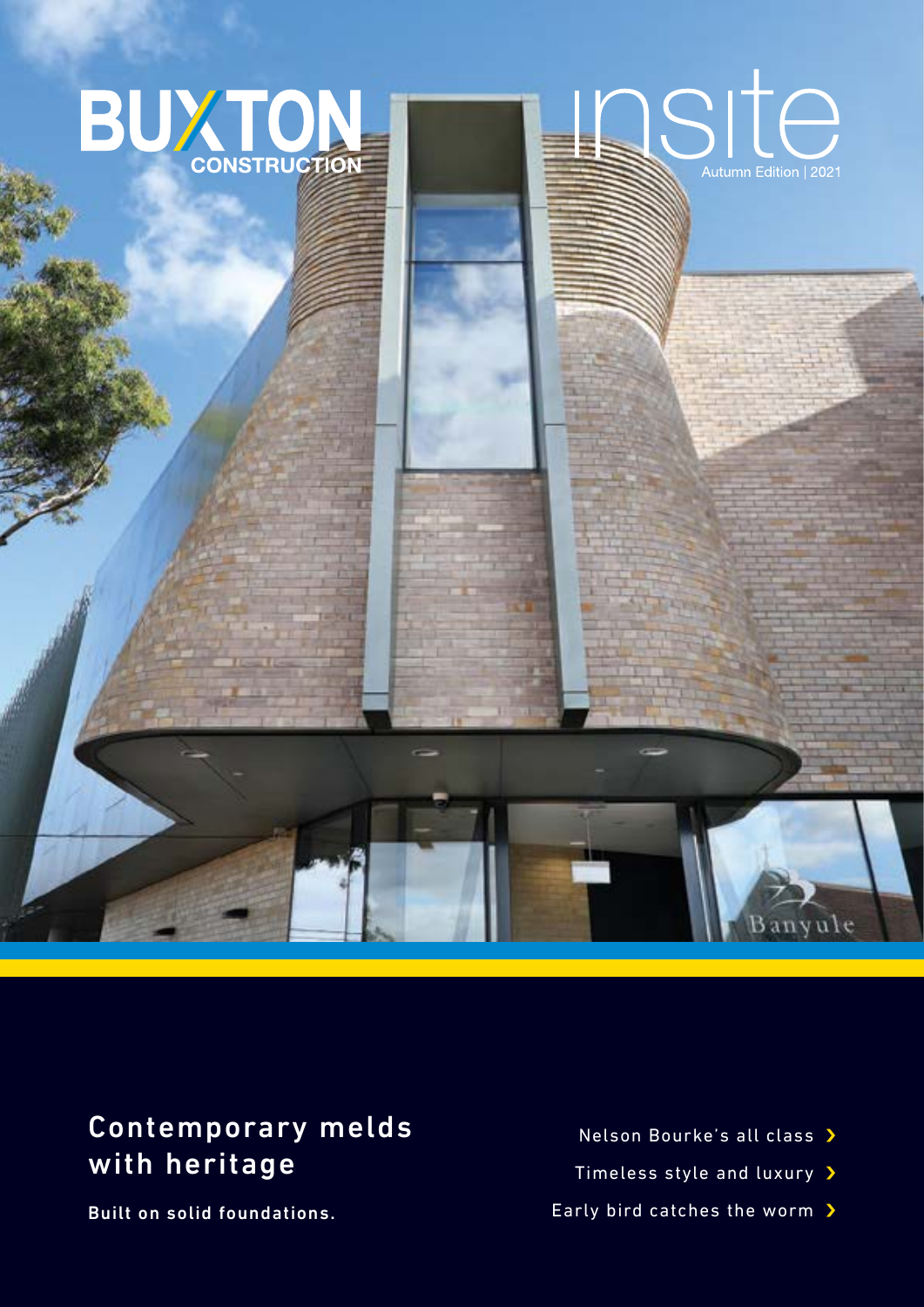## Welcome

l've long been a staunch advocate of early construction involvement (ECI). In this edition of Insite - 'Early bird catches the worm' - we outline the various processes that can be included in ECI.

But here I'll concentrate on the advantages that flow on to all parties – especially the client – from having the builder involved in the project from its embryonic stages.

In today's highly competitive construction market, you get what you pay for, so what appears on face value to be the best pricing may not necessarily produce the desired outcome.

One of the most critical areas of a construction program is documentation. If documentation is lacking in detail or poorly prepared, the project will invariably run into headwinds.

Documentation fees comprise a very small amount of the overall development costs while consultants' fees have become unsustainable over recent years.

The trades rely heavily on good documentation to ensure their end of the job is done and shouldn't have to try to fill in the gaps for which they don't – and shouldn't be expected to - have the appropriate skills.

After all, from the client's perspective, it's not the figure quoted at the start of the project but the end cost that is the critical issue. In the absence of good documentation there is the ever-present likelihood of cost blowouts and conflict.

Construction companies have the on-the-job experience, relationship with the trades and intimate knowledge of methods of delivery to assist in planning from the early stages of the project and phase by phase in concert with the client.

Having assistance from within the industry means everyone is on the same page so there are benefits not only for the client but also the builder, consultants, contractors and all others associated with the job.

ECI diligently carried out lays a solid foundation for the project and provides a basis for the client to make an informed decision on the method to be employed for final delivery of the project.

Andrew Briggs, Managing Director

2



# Nelson Bourke's all class

Stage one of Nelson Bourke Apartments, Orion International Developments' \$32 million, 110-apartment project in Ringwood, was handed over by Buxton Construction in April 2019 and it was appointed shortly after to build stage two on the adjacent Bourke Street site.

A spokesperson for Orion International Developments said, "Nelson Bourke is truly high-end living with an unparalleled contemporary architectural style and a striking facade that establishes a new benchmark for Ringwood. The quality and attention to detail reflect the high standards for which Buxton Construction is renowned."

Although smaller, stage two replicates the unique design and build standards set by Nelson Bourke stage one for the premium apartment market in the region.

Comprising 49 one, two and three-bedroom apartments over five storeys with a two-level basement combining car parking and individual storage areas for residents, Nelson Bourke stage two features a luxurious hotel-style lobby.

Designed by C & K Architecture - the architect for Stage One – the apartments have open-plan living areas, floor-to-ceiling glazing to maximise the entry of natural light and provide uninterrupted views.

Apartments are accessed through a luxury hotel-style lobby and feature integrated fridges, Miele appliances and classical pendant lighting.





Ground floor apartments incorporate private terraces while upper levels have generously proportioned balconies with glass balustrades.

"We were delighted to build stage two and deliver a product of the same high standards of build quality and finish that stamped the first stage of Nelson Bourke as the stand-out development in Ringwood," said Tim Hope-Johnstone, Buxton project manager.

"The project encountered a number of delays and hurdles due to COVID-19, with reduced worker numbers on site and delays with imported materials, however, it was handed over in advance of the original contract completion date which is a credit to all involved," Tim added.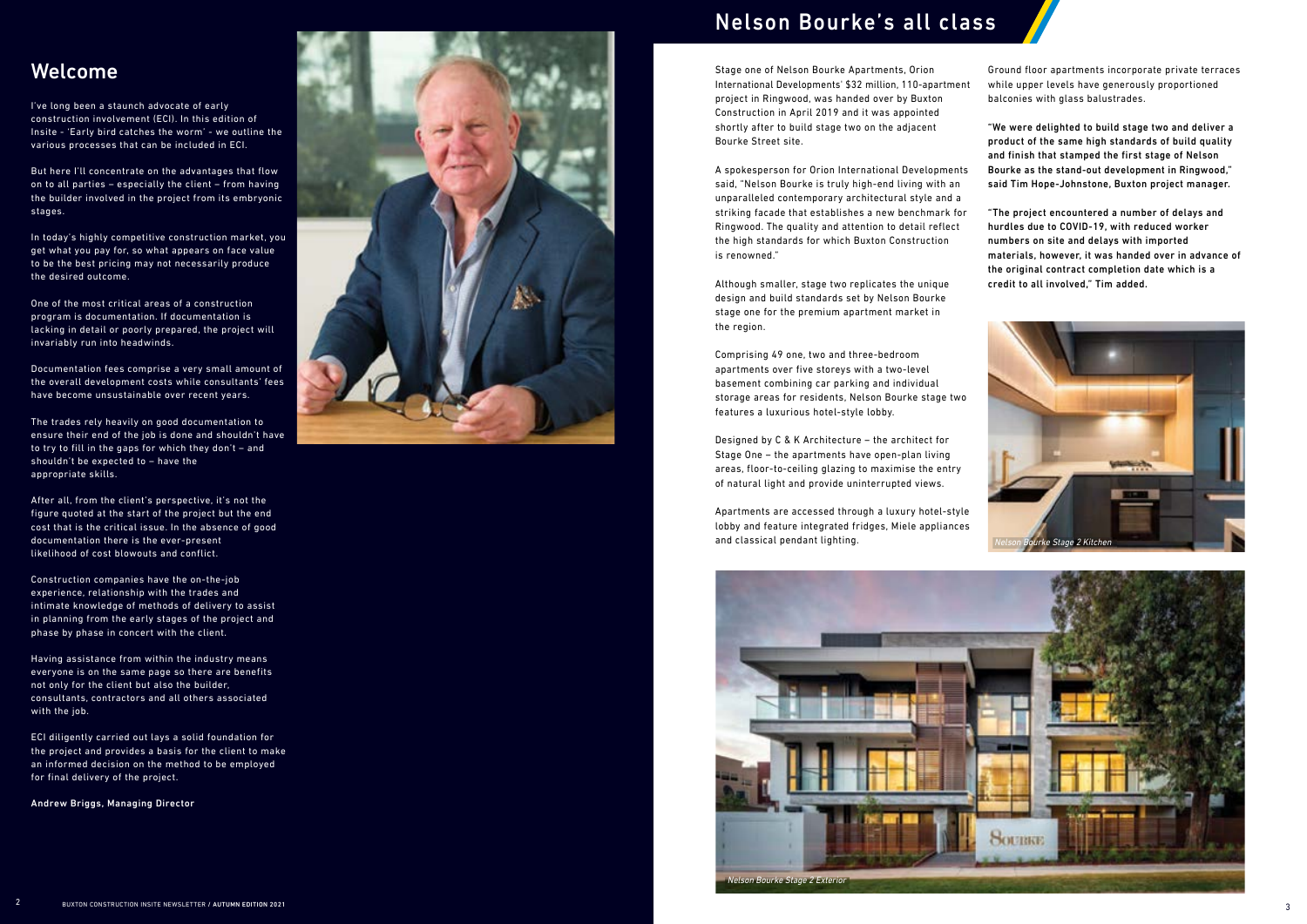Landscaping and the rebuilding of an existing car parking area, together with the addition of new spaces, put the finishing touches on Banyule City Council's \$34.5 million Library and Cultural Hub.

The new building and associated plazas provide flexibility and multi-purpose spaces to accommodate a wide range of community needs and incorporate zones that are configured for a variety of uses by residents.

Designed by Croxon Ramsay, the contemporary brick building is an extension to the adjacent art deco Ivanhoe Town Hall and responds to the heritage value of the imposing 84-year-old structure.

Covering an area of approximately 5,000 square metres, the development includes a new modern library, cultural hub, council chambers, arts display area, resources rooms, community arts area, gallery spaces to host touring exhibitions and the Banyule Art Collection, community spaces and artists' studios.

It also incorporates community meeting rooms and working spaces, a theatrette, community lounge, café, maternal and child health consulting suites, customer service and a landscaped outdoor civic plaza.

Plant rooms and fire safety equipment are incorporated back-of-house and an existing council building was refurbished

The fully equipped commercial kitchen, which was completed in August 2020, services the Great Hall, which has the capacity for up to 800 guests as well as the other smaller function rooms of varying sizes.

"The Buxton team has delivered a quality product that will provide a great community hub to service the needs of the next generation of Ivanhoe residents," said Geoff Glynn Director Assets & Civic Services Banyule City Council.

"Despite the restrictions imposed by COVID-19 during much of the year, the Buxton team headed by Daren Parkes – senior project manager – worked proactively with council to solve problems as they arose and have delivered a first-class facility."

# Contemporary melds with heritage

4 BUXTON CONSTRUCTION INSITE NEWSLETTER / AUTUMN EDITION <sup>2021</sup>











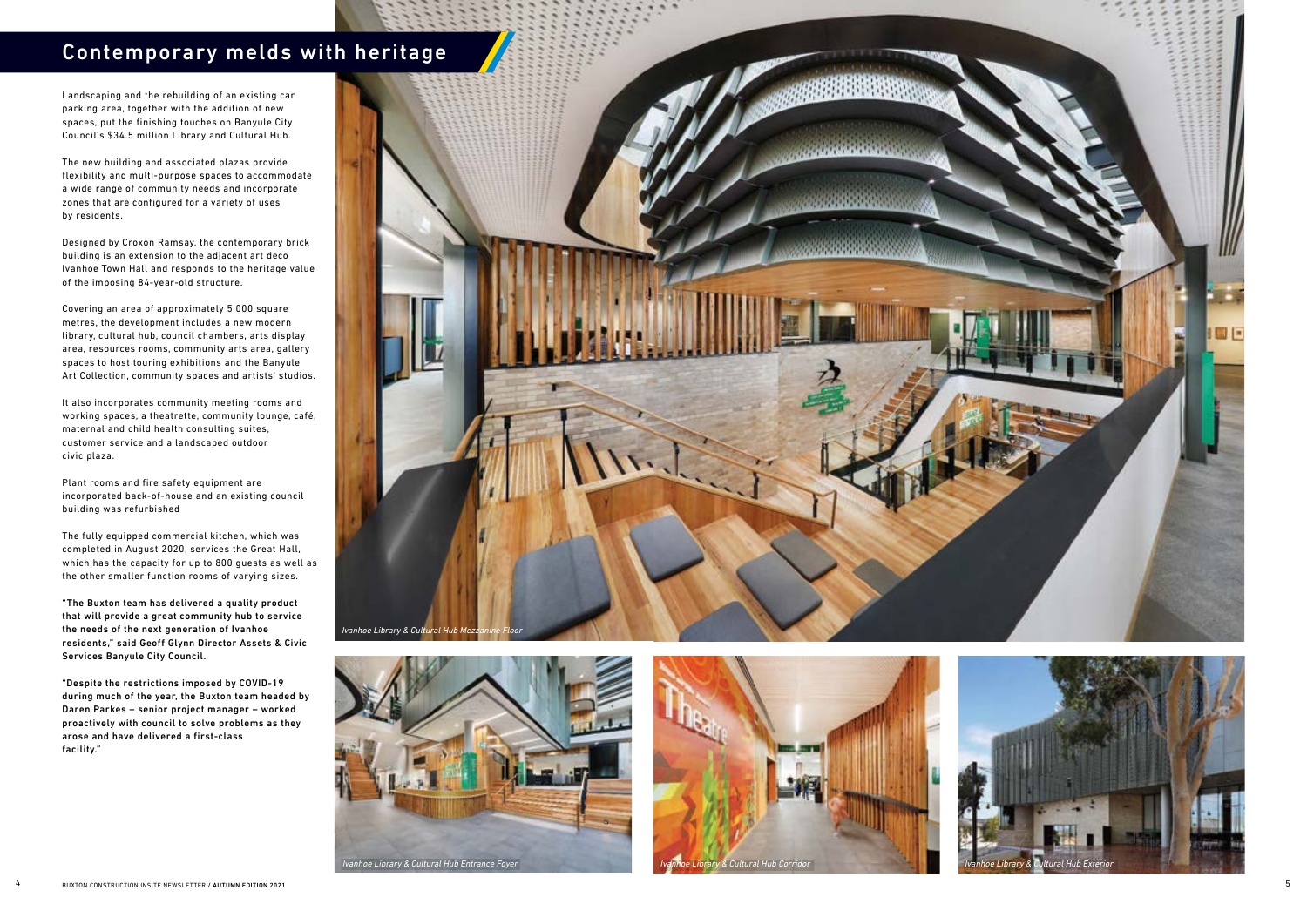Located in Kew's prestigious leafy Walpole Street precinct, Elison comprises 14 luxury three-level townhouses – configured in three and four-bedroom floor plans with study options and individual lift – with large rear courtyards and separate double basement garages incorporating storage areas. A limited number of apartments have a balcony.

Designed by CHT Architects, Elison is a blend of modern architectural style and heritage brought together by the understated use of timeless building materials including exteriors of grey, bronze and timber that complement surrounding gardens and the ambience of the Kew streetscape.

Townhouses have either natural tones of silver ash or grey marble to bench tops, splash backs and vanities, as well as the plinth on living room fireplaces, while kitchens feature Gaggenau appliances and Liebherr refrigerators and freezers.

Modern door handles and tapware forged from aged iron contribute to the blend of old and new.

Floor-to-ceiling glass and high ceilings in the expansive rooms create a feeling of spaciousness with large courtyards at the rear providing a verdant backdrop to the ground floor rooms and a pleasing outlook from the windows above.

Individually designed landscaping melds seamlessly with the greenery of Walpole Street to create uniqueness for each townhouse, while two tree-lined walkways – including a communal courtyard – with living borders blend harmoniously with private front gardens. Rainwater is captured and stored for garden irrigation.

"Elison is a classical high-end boutique development that encapsulates the calibre, style and architectural standards that have established Kew as one of Melbourne's most sought-after areas," said Ed Waters director Tango Projects.

"Because of the outstanding reputation it has earned over the years for superior build quality and attention to detail, we have complete confidence in Buxton Construction's capacity to deliver a product that reflects the lofty standard we've set for Elison."

# Timeless style and luxury





## Early bird catches the worm

Engaging a building contractor to manage the delivery phase up until construction can significantly value add to the final outcome of a project says Andrew Hume Buxton Construction Director.

"Construction companies have the ability to draw on trades as needed for input at the design stage to provide up-to-date costs associated with material selection and methodology."

The builder gains a comprehensive understanding of the client's current and long term needs and objectives, and prepares a range of options for consideration.

Once the preferred option has been decided, more detailed costings and programming are prepared, and feasibility studies undertaken for the client's consideration.

Fee estimates from the consultants – such as structural engineer, geotech engineer, traffic consultant, landscape architect and arborist – required to proceed to town planning are obtained.

When the planning permit is received – or there is an indication one will be issued – an updated cost plan is prepared to ensure design is proceeding in accordance with the project budget.

Documentation for tender/construction is prepared following client approval and sign-off. This ensures that any post-tender, time consuming value management processes are eliminated, saving both time and cost for the client.

"We don't just think as a builder but view every aspect of the project through the eyes of our client to assist them achieve the optimum cost efficiency, quality and value for money." says Andrew.